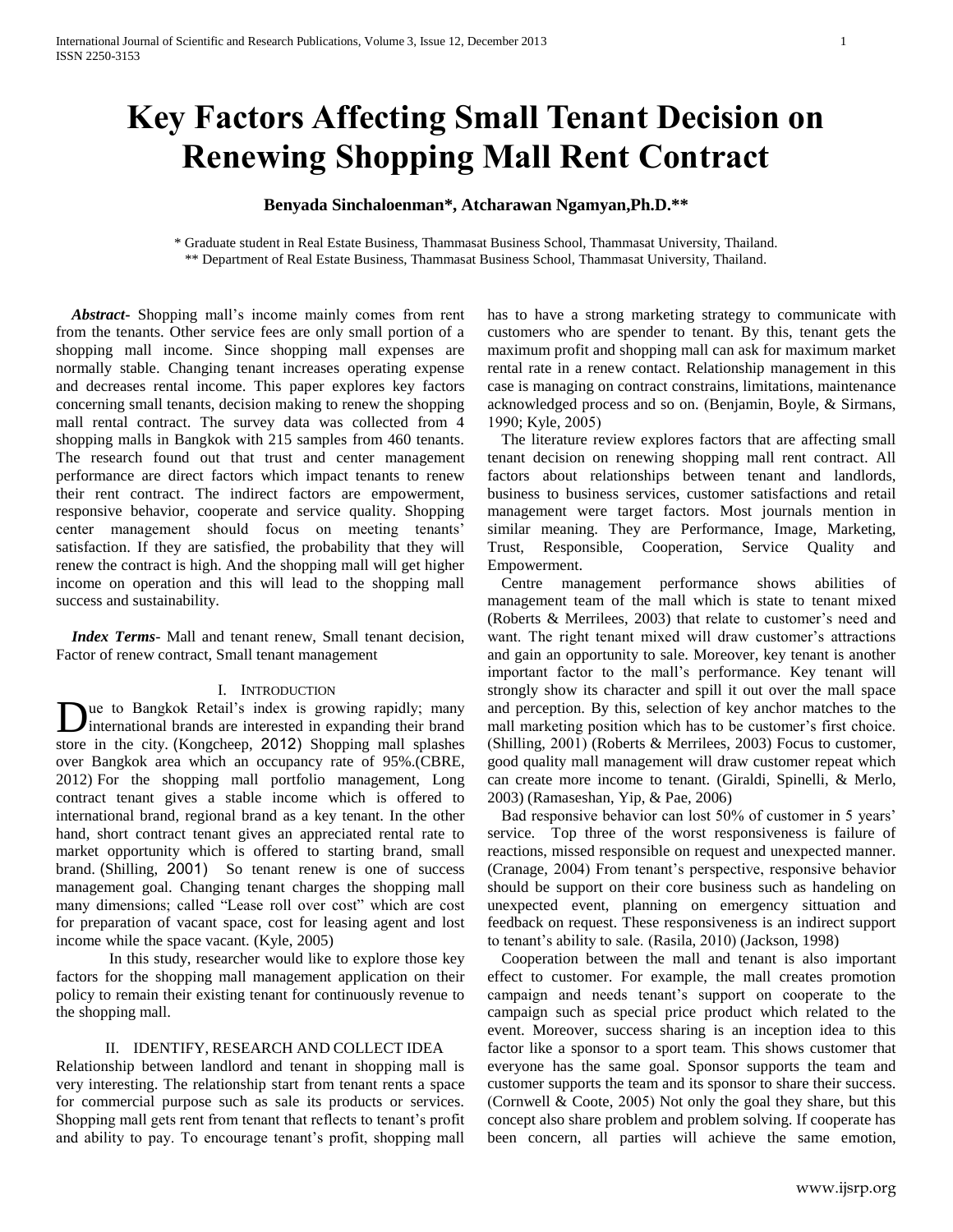economics and investment. [\(Ramaseshan et al., 2006;](#page-4-4) [Roberts &](#page-4-3)  [Merrilees, 2003\)](#page-4-3) [\(Jackson, 1998\)](#page-4-5)

Empowerment factor's effect is depending on culture in each area. Some social deals the business fairly, some deals as a monopoly trade, some deals as agglomeration. [\(Ramaseshan et](#page-4-4)  [al., 2006\)](#page-4-4) Unacceptable empowerment dealing will lead to failed relationship management. [\(Benton & Maloni, 2005\)](#page-3-4) Normally, fair deal creates smoother relationship than unfair one. [\(Rasila,](#page-4-6)  [2010\)](#page-4-6) This is not only the contract negotiation process, but also opinion discussion and business offering. [\(Roberts & Merrilees,](#page-4-7)  [2007\)](#page-4-7)

Trust is normally judge by looked, personality and brand. For example, when salesperson introduces her product, customer is looking for honest and sincere. If the customer trusts in 2 dimension, buying decision will happen. It is a key factor to business success. [\(Hewett, Money, & Sharma, 2002\)](#page-4-8) Trust in tenant and mall perspective, explain by effectiveness and behavior on both parties. [\(Roberts & Merrilees, 2007\)](#page-4-7) How they communicate, participate and coordinate with each other. The consistently behavior gains trust. Moreover, some tenant trusts in past performance of the mall, some trusts in future plan, some trusts in synchronization. [\(Ruppel & Harrington, 2000\)](#page-4-9) Well trust management will encourage contract renew rate. [\(Roberts &](#page-4-7)  [Merrilees, 2007\)](#page-4-7)

Renew rental contract with market price deal is the most success of the shopping mall to maximized its income. [\(Shilling,](#page-4-1)  [2001\)](#page-4-1) Nevertheless renew the contract within little under market price can be better than terminate contract to compare with leas roll over cost. [\(Kyle, 2005\)](#page-4-2) So this study focus on key factor affecting small tenant decision on renewing shopping mall rent contract.

## III. STUDIES AND FINDINGS

This study proposed to 6 shopping malls in Bangkok. Four shopping malls join the study with total number of 860 tenants. Questionnaires were spread to 460 tenants by convenience sampling. Screen question encouraged the owner or partner of tenant to answer all questions. The qualified tenant has to rent at least 6 months for 1 year contract. 215 questionnaires were submitted as 46% feedback rate.

*A. Bits and Pieces together*





Dotted line : Relation from (Roberts & [Merrilees, 2007\)](#page-4-7) Solid line : Relation from [\(Roberts & Merrilees, 2003\)](#page-4-3)

Relation on the conceptual model state that 2 key factors are the direct indicator of Renew that are Trust and Center Management Performance. Trust has 2 direct indicators which are Empowerment and Responsive Behavior. Center Management performance has 2 indicator which one is Service Quality and another one is and indirect from Trust which is Cooperate. From those relation can conclude as the research hypothesis as;

(H1): Responsive Behaviour is positive relate to Trust

(H2): Empowerment is positive relate to Trust

(H3): Trust is positive relate to Cooperate

(H4): Trust is positive relate to Renew

(H5): Service Quality is positive relate to Centre Management Performance

(H6): Cooperate is positive relate to Centre Management Performance

(H7): Centre Management Performance is positive relate to Renew

Measurement of this research is tenant's satisfaction to the shopping mall that it's located and Renew decision by five-pointscale as statement on list below. Test data's reliability with Cronbach's Alpha. Then test correlation statistic and factor analysis. The last step is test the hypothesis with multiple regressions.

Statement of tenant satisfaction score

| Constructs                              | <b>Dimensions</b> | Questions                                                                           | Reference                                               |
|-----------------------------------------|-------------------|-------------------------------------------------------------------------------------|---------------------------------------------------------|
| Centre<br>Management<br>Performance     | CMP1              | The shopping mall<br>has an attraction to<br>customer.                              | (Hallowell,<br>1996; Roberts<br>& Merrilees,<br>2007)   |
| (CMP)                                   | CMP <sub>2</sub>  | The shopping mall<br>has an outstanding<br>image.                                   | (Hallowell,<br>1996; Roberts<br>& Merrilees,<br>2007)   |
|                                         | CMP3              | The shopping mall<br>suitable<br>has<br>a<br>marketing strategy.                    | (Hallowell,<br>1996; Roberts<br>& Merrilees,<br>2007)   |
|                                         | CMP4              | The shopping mall<br>has an appropriate<br>tenant mixed.                            | (Roberts &<br>Merrilees,<br>2007;<br>Shilling,<br>2001) |
|                                         | CMP <sub>5</sub>  | Main customer of<br>the shopping mall is<br>main<br>your<br>customer.               | (Roberts &<br>Merrilees,<br>2003)                       |
|                                         | CMP <sub>6</sub>  | The shopping mall<br>rent is value<br>for<br>money.                                 | (Joo, 2007)                                             |
| Responsive<br><b>Behaviour</b><br>(RSP) | RSP <sub>1</sub>  | able<br>You<br>are<br>to<br>contact to the mall<br>management<br>whenever you need. | (Roberts &<br>Merrilees,<br>2007)                       |
|                                         | RSP <sub>2</sub>  | The shopping mall<br>management<br>team                                             | (Roberts &<br>Merrilees,                                |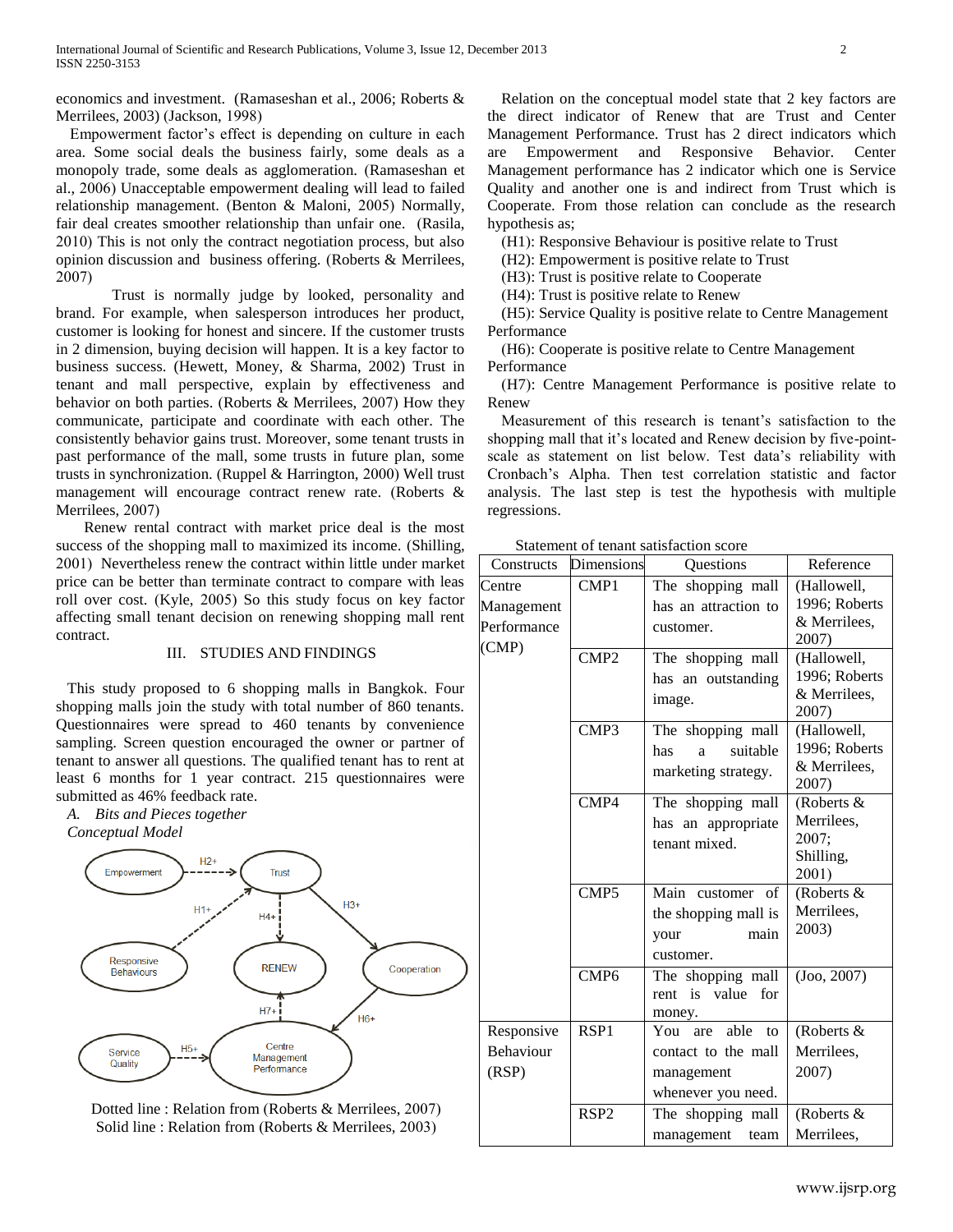|            |                  | is able to response   | 2007)                      |                |
|------------|------------------|-----------------------|----------------------------|----------------|
|            |                  | to emergency case     |                            |                |
|            |                  | immediately.          |                            |                |
| Constructs | Dimensions       | Questions             | Reference                  | C <sub>0</sub> |
| Responsive | RSP3             | You<br>receive<br>the | (Roberts &                 | Co             |
| Behaviour  |                  | shopping<br>mall      | Merrilees,                 | n(             |
| (RSP)      |                  | information in time.  | 2007)                      |                |
|            | RSP4             | You are part of the   | (Roberts &                 |                |
|            |                  | shopping<br>mall      | Merrilees,                 |                |
|            |                  | changing informed.    | 2007)                      |                |
|            |                  |                       |                            |                |
|            | RSP5             | The shopping mall     | (Roberts &                 |                |
|            |                  | management            | Merrilees,                 |                |
|            |                  | response<br>to        | 2007)                      |                |
|            |                  | problem               |                            |                |
|            |                  | systematically.       |                            | En             |
|            | RSP <sub>6</sub> | The shopping mall     | (Roberts &                 | ent            |
|            |                  | management            | Merrilees,                 |                |
|            |                  | prevent expectation   | 2007)                      |                |
|            |                  | situation<br>before   |                            |                |
|            |                  | damage.               |                            |                |
|            | RSP7             | You have informed     | (Roberts &                 |                |
|            |                  | important<br>issue    | Merrilees,                 |                |
|            |                  | directly.             | 2007)                      |                |
| Service    | SQ1              | The shopping mall     | (Hallowell,                |                |
| Quality    |                  | identity<br>has<br>an | 1996; Roberts              |                |
| (SQ)       |                  | decoration.           | & Merrilees,               |                |
|            |                  |                       | 2007)                      |                |
|            | SQ <sub>2</sub>  | The shopping mall     | New item                   |                |
|            |                  | finished with good    |                            | Tn             |
|            |                  | quality materials.    | (Giraldi et al.,           | (T)            |
|            | SQ <sub>3</sub>  | The shopping mall     | 2003; Roberts              |                |
|            |                  | pleasant<br>has       | & Merrilees,               |                |
|            |                  | atmosphere.           | 2007)                      |                |
|            | SQ4              | The shopping mall     | (Roberts &                 |                |
|            |                  | is well               | Merrilees,                 |                |
|            |                  | maintenance. All      | 2007)                      |                |
|            |                  | equipment is in       |                            |                |
|            |                  | proper condition.     |                            |                |
|            | SQ <sub>5</sub>  | Common<br>area<br>in  | (Roberts &                 |                |
|            |                  | the shopping mall is  | Merrilees,                 |                |
|            |                  | well cleaned.         | 2007)                      |                |
|            | SQ <sub>6</sub>  | The public            | New item                   |                |
|            |                  | washroom is clean.    |                            |                |
| Cooperatio | COP1             | You<br>and<br>the     | (Cornwell &                |                |
| n (COP)    |                  | shopping mall have    | Coote, 2005;               |                |
|            |                  | a same goal.          | Ramaseshan                 |                |
|            |                  |                       | et al., 2006;<br>Roberts & |                |
|            |                  |                       | Merrilees,                 |                |
|            |                  |                       | 2003)                      |                |
|            | COP <sub>2</sub> | You<br>and<br>the     | (Roberts &                 |                |

|                       |                   | shopping mall share                                                                                 | Merrilees,                                         |
|-----------------------|-------------------|-----------------------------------------------------------------------------------------------------|----------------------------------------------------|
|                       |                   | information<br>and                                                                                  | 2003)                                              |
|                       |                   | knowledge.                                                                                          |                                                    |
| Constructs            | <b>Dimensions</b> | Questions                                                                                           | Reference                                          |
| Cooperatio<br>n (COP) | COP3              | You<br>and<br>the<br>shopping<br>mall<br>coordination<br>on<br>problem solving.                     | (Roberts &<br>Merrilees,<br>2003)                  |
|                       | COP4              | You<br>and<br>the<br>shopping<br>mall<br>is<br>unity.                                               | (Ramaseshan<br>et al., 2006;<br>Rasila, 2010)      |
|                       | COP <sub>5</sub>  | You always<br>participate to the<br>shopping mall's<br>activities.                                  | New item                                           |
| Empowerm<br>ent (EMP) | EMP1              | You<br>treated<br>are<br>others<br>same<br>as<br>tenant.                                            | (Ramaseshan<br>et al., 2006;<br>Rasila, 2010)      |
|                       | EMP <sub>2</sub>  | You<br>treated<br>are<br>equally.                                                                   | (Roberts &<br>Merrilees,<br>2007)                  |
|                       | EMP3              | You<br>able<br>are<br>to<br>negotiate<br>the<br>to<br>shopping mall.                                | (Roberts &<br>Merrilees,<br>2007)                  |
|                       | EMP4              | <b>Business</b><br>dealing<br>with the<br>shopping<br>mall is fair.                                 | (Roberts &<br>Merrilees,<br>2007)                  |
|                       | EMP5              | You<br>the<br>and<br>shopping mall built<br>a good relationship.                                    | (Roberts &<br>Merrilees,<br>2007)                  |
| Trust<br>(TRS)        | TRS1              | You<br>in<br>the<br>trust<br>shopping mall.                                                         | (Roberts &<br>Merrilees,<br>2007)                  |
|                       | TRS2              | You receive<br>good<br>service quality from<br>the shopping mall.                                   | (Roberts &<br>Merrilees,<br>2007)                  |
|                       | TRS3              | Your<br>business<br>confidence can be<br>inform<br>to<br>the<br>shopping<br>mall.<br>$($ If<br>ask) | (Rasila, 2010;<br>Roberts &<br>Merrilees,<br>2007) |
|                       | TRS4              | The shopping mall<br>management<br>will<br>surely keep<br>their<br>promise.                         | (Rasila, 2010;<br>Roberts &<br>Merrilees,<br>2007) |
|                       | TRS5              | The shopping mall<br>will<br>support<br>your<br>business<br>till<br>success.                        | (Roberts &<br>Merrilees,<br>2007)                  |
|                       | TRS6              | You<br>in<br>the<br>trust<br>shopping<br>mall                                                       | New item                                           |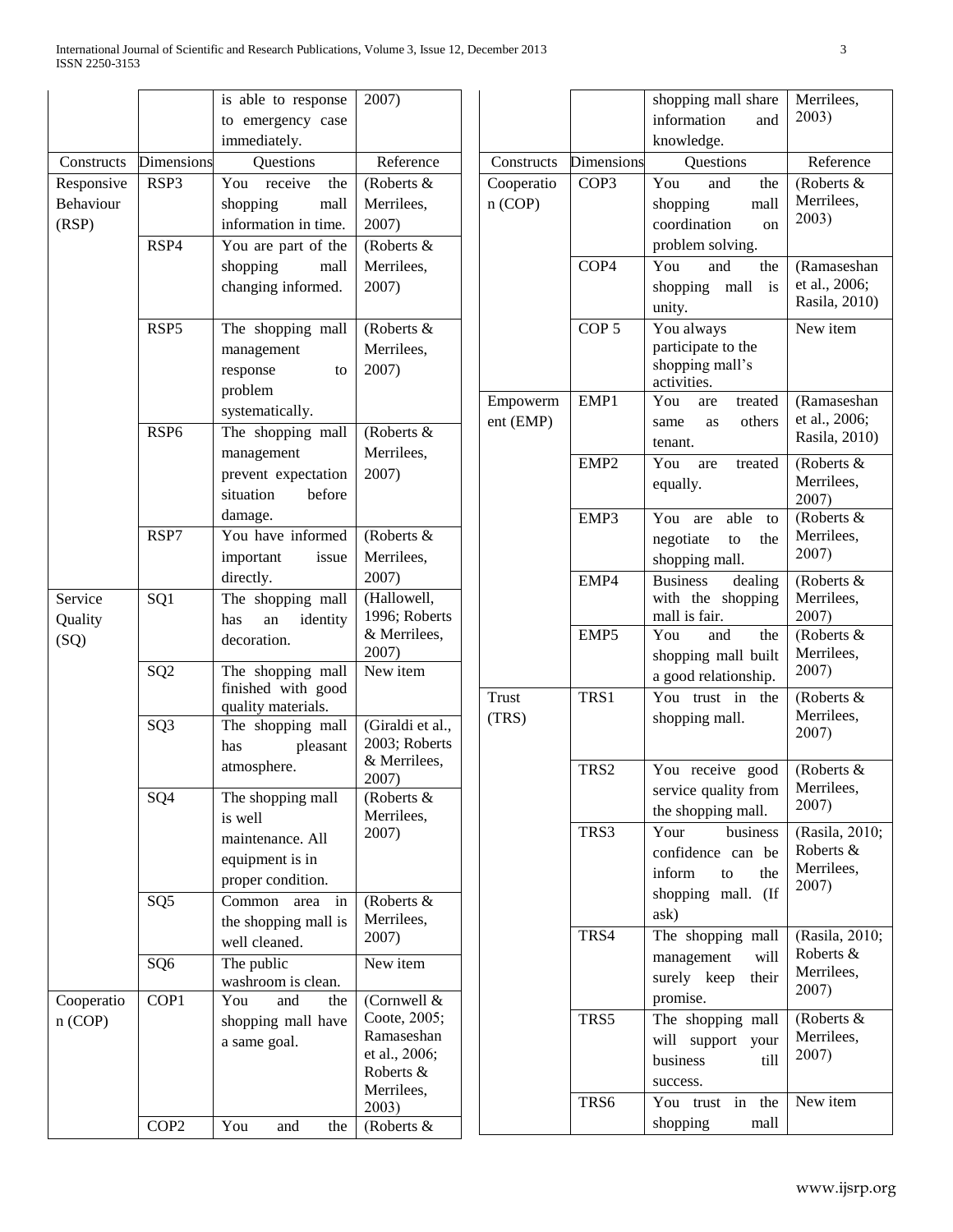|            |                  | management.            |               |
|------------|------------------|------------------------|---------------|
| Renew      | REW1             | You will definitely    | (Roberts $\&$ |
| (REW)      |                  | renew the contract.    | Merrilees,    |
|            |                  |                        | 2007)         |
| Constructs | Dimensions       | <b>Ouestions</b>       | Reference     |
| Renew      | REW <sub>2</sub> | You<br>attended<br>to  | (Roberts $\&$ |
| (REW)      |                  | continue rent in the   | Merrilees,    |
|            |                  | shopping mall.         | 2007)         |
|            | REW <sub>3</sub> | Your business wills    | New item      |
|            |                  | with<br>the<br>success |               |
|            |                  | shopping mall.         |               |

### *B. Use of Simulation software*

Center Management Performance factor has 0.893 of Cronbach's Alpha score Sig at 0.01. Factor analysis with Principle Axis factoring and Orthogonal Varimax rotation has 0.891 of KMO Sig at 0.000 and Cumulative 58.65%.

Responsive Behaviors factor has 0.919 of Cronbach's Alpha score Sig at 0.01. Factor analysis with Principle Axis factoring and Orthogonal Varimax rotation has 0.897 of KMO Sig at 0.000 and Cumulative 67.69%.

Service Quality factor has 0.914 of Cronbach's Alpha score Sig at 0.01. Factor analysis with Principle Axis factoring and Orthogonal Varimax rotation has 0.915 of KMO Sig at 0.000 and Cumulative 64.64%.

Cooperation factor has 0.905 of Cronbach's Alpha score Sig at 0.01. Factor analysis with Principle Axis factoring and Orthogonal Varimax rotation has 0.869 of KMO Sig at 0.000 and Cumulative 65.97%.

Empowerment factor has 0.950 of Cronbach's Alpha score Sig at 0.01. Factor analysis with Principle Axis factoring and Orthogonal Varimax rotation has 0.883 of KMO Sig at 0.000 and Cumulative 79.48%.

Trust factor has 0.927 of Cronbach's Alpha score Sig at 0.01. Factor analysis with Principle Axis factoring and Orthogonal Varimax rotation has 0.915 of KMO Sig at 0.000 and Cumulative 68.15%.

Renew factor has 0.882 of Cronbach's Alpha score Sig at 0.01. Factor analysis with Principle Axis factoring and Orthogonal Varimax rotation has 0.735 of KMO Sig at 0.000 and Cumulative 71.70%.

#### **Multiple regression analysis;**

First group, Trust factor is a dependent variable. Empowerment and Responsive Behavior are independent variables. 0.767 of R-square, Standard error of estimate is 0.621. Equation of the hypothesis is  $TRS = 0.504 EMP + 0.570 RSP$ .

Second group, Cooperation factor is a dependent variable. Trust is an independent variable. 0.811 of R-square, Standard error of estimate is 0.560. Equation of the hypothesis is  $COP =$ 0.803TRS.

Third group, Centre Management Performance is a dependent variable. Service Quality and Cooperation are independent variable. 0.778 of R-square, Standard error of estimation is 0.598. Equation of the hypothesis is  $CMP = 0.160SQ + .706COP$ .

Final group, Renew is a dependent variable. Centre Management Performance and Trust are independent variable. 0.808 of R-Square, Standard error of estimation is 0.558. Equation of the hypothesis is  $REW = .528TRS + .308CMP$ 

## IV.CONCLUSION

From the data can assume that Trust and Centre Management Performance is direct indicator to Renew that Trust in more powerful than Centre Management Performance. In the meantime, Trust is also powerful indicator to Cooperation that is an indicator to Centre Management Performance. To applied the concept of this research in shopping mall policy is focus on Trust factor to gain the Renew portion and used Cooperation factors as a tools to encourages Centre Management Performance score as the expect to gain the Renew portion.

Trust can be built through two factors that are Responsive Behavior and Empowerment. In this case, small tenant concern on ability to compete that rental rate is one of its factors showing landlord's Empowerment. Responsive Behaviors is built by landlord's reaction on tenant's problems or difficulty. Trust is also affects to Cooperation in goal's sharing and problem solving sharing. The Cooperation is one of key factor built Centre Management Performance as participation from tenants. Encouraging Centre Management Performance by built Service Quality is covered all factors to show the shopping mall ability to manage in maintenance, cleanliness and decorations.

#### **Research limitations;**

This research focuses on small tenant. The result appears to Trust and Centre Management Performance factors are the key factors. This can assume that small tenant decision is critical to landlord's business running intension and abilities of mall's performance. It is no proved that this conclusion can be applied to big tenant because of they have a difference constrain between big and small tenants. The future study can be focus on big tenant affecting factor to renew or can applied to the shopping mall in South-East Asia that has a similar culture to Thailand.

Limitation of this study is the small sample size that can only analyzed by limited of methodology. For the grater sample will has more options analysis data such as CFA/SEM analysis and so on.

#### **REFERENCES**

- <span id="page-3-1"></span>[1] Benjamin, J. D., Boyle, G. W., & Sirmans, C. F. (1990). Retail Leasing : The Determinants of Shopping Center Rents. *AREUEA Journal, 18*(3), 302- 312.
- <span id="page-3-4"></span>[2] Benton, W. C., & Maloni, M. (2005). The influence of power driven buyer/seller relationships on supply chain satisfaction. *Journal of Operations Management, 23*, 1-22.
- <span id="page-3-0"></span>[3] CBRE. (2012). Bangkok Retail Market View. In C. R. Thailand (Ed.), (Vol. Q2). Thailand.
- <span id="page-3-3"></span>[4] Cornwell, T. B., & Coote, L. V. (2005). Corporate sponsorship of a cause: the role of identification in purchase intent. *Journal of Business Research, 58*, 268-276. doi: 10.1016/S0148-2963(03)00135-8
- <span id="page-3-2"></span>[5] Giraldi, J. d. M. E., Spinelli, P. B., & Merlo, E. M. (2003). Retail Store Image : Analysis of the implications for store positioning. *EARd* Retrieved 36, 9